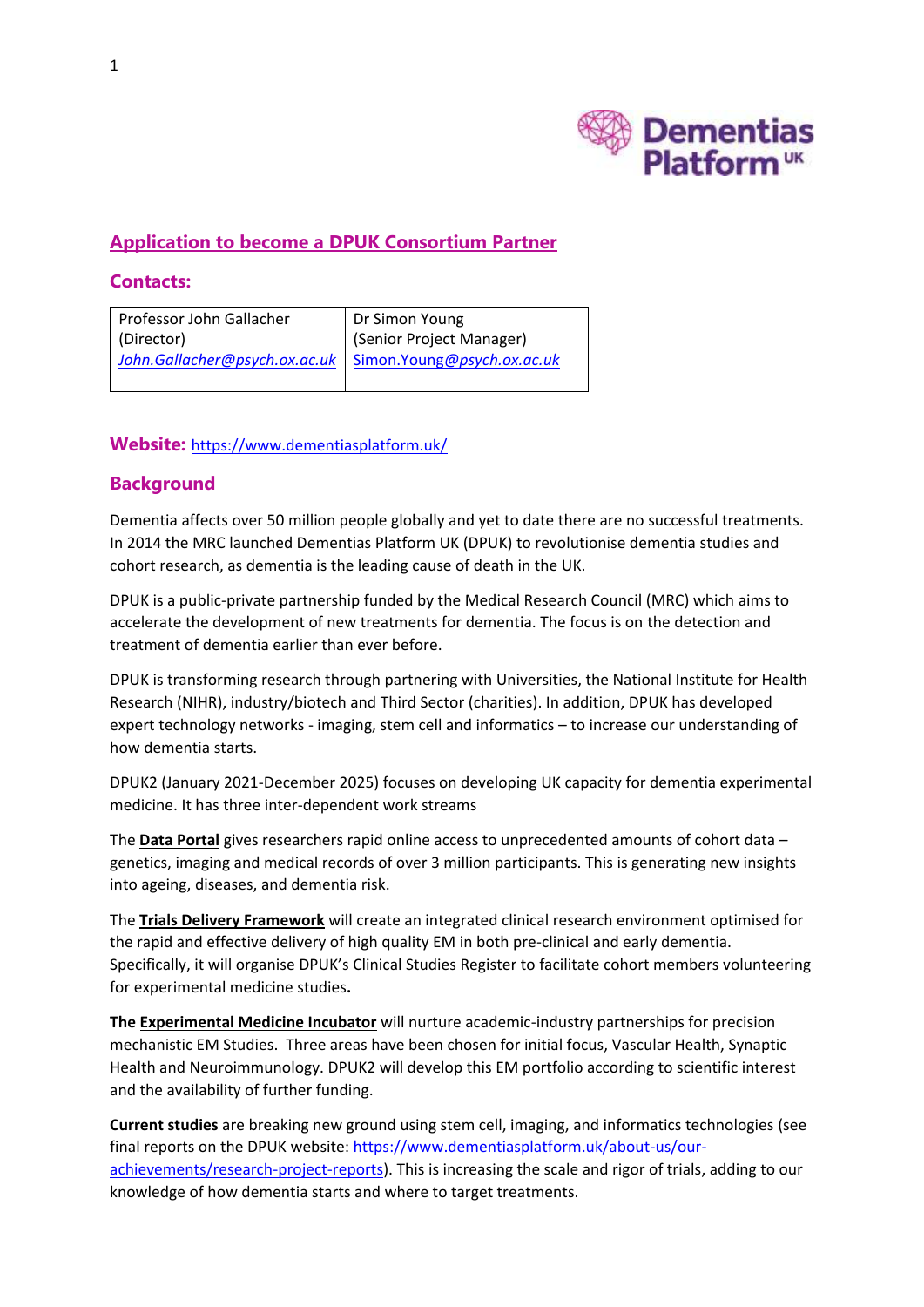The key benefits of being a partner in the DPUK consortium are:

- having strategic input into the development of the work packages in the programme;
- involvement in the design of additional studies;
- participation in networking with representatives from Large Pharma, Biotech companies and academia.

## **Becoming a partner in the DPUK Consortium**

Prospective partners need to decide whether to apply to become Full Partners or Associate Partners. The level of contribution to the work performed, and provided by the partner as cash or in-kind support, is different for full and Associate Partners (see below).

An "Associate Partner" is a for-profit Third Party that undertakes work in conjunction with, or otherwise provides contributions to, an Academic Partner in support of such Academic Partner's work under a specific Workstream or Workpackage only. Associate Partners are not entitled to nominate a representative to sit on the Partner Forum.

# **Contributions expected to be offered by Partners**

#### **FULL PARTNERS**

The agreed contributions for full partners in the Consortium Agreement as cash or in-kind support are as follows. Further information below will inform as to which category a proposed partner falls into**.** 

**SME**- £250,000 (over the 5 years of the Consortium Agreement) **Large Pharma**- £1,000,000 (over the 5 years of the Consortium Agreement). **Mid- Cap-** £600,000 (over the 5 years of the Consortium Agreement).

Large pharma would be any organisation that does not fit into the SME or Mid-cap qualification. For private mid-cap companies that are not listed or quoted on any stock exchange, the audited revenue from the last financial year and employee figures must both be true, and market cap doesn't apply.

| Criterion            | <b>SME</b>      | Mid Cap   |
|----------------------|-----------------|-----------|
| Employees            | $250$           | 250-2500  |
| Turnover             | $<\epsilon$ 50M | <€1000M   |
| <b>Balance sheet</b> | $<\pounds43M$   |           |
| Market Cap           |                 | €1bn-€5bn |

#### **ASSOCIATE PARTNERS**

An Associate Partner's contribution should be typically 50% of the relevant full partner contribution

This would equate to: **SME**- £125,000 (over the 5 years of the Consortium Agreement) **Large Pharma**- £500,000 (over the 5 years of the Consortium Agreement). **Mid- Cap-** £300,000 (over the 5 years of the Consortium Agreement).